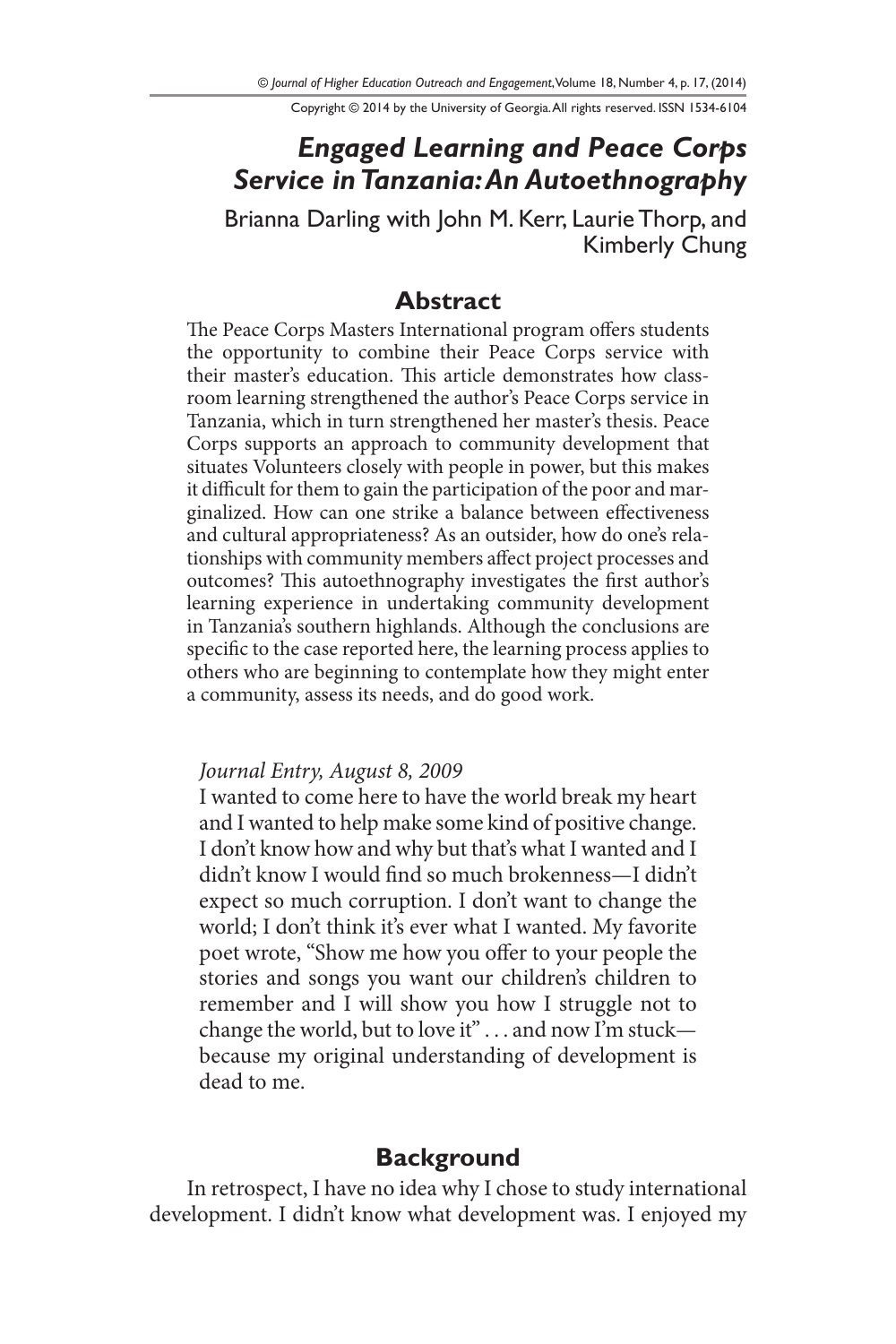international experiences in high school and college and wanted to make the world a better place, so I suppose it made sense. Peace Corps had recently started to partner with graduate schools to develop a program where students work on their degree and carry out their 2 years of Peace Corps service simultaneously. The idea was that students first get some extra training in school and then apply it during their Peace Corps service. Then they return and complete their degree. This was part of a concerted effort by Peace Corps to engage more fully with institutions of higher education *(Quigley, 2013)* and to attract skilled Volunteers *(Peace Corps, 2012).*  Being a graduate student would make me a better Volunteer and vice versa. Embedding my Peace Corps experience in my graduate school learning set the stage for me to conduct my Peace Corps service with the mindset of an action researcher. I chose Michigan State University (MSU) because at the time, the only interdisciplinary department that participated with Peace Corps Masters International was located there. I began my Master of Science degree in 2007 in the Department of Community, Agriculture, Recreation and Resource Studies.

Although I didn't appreciate it at the time, I learned that MSU is a good home for the Peace Corps Masters International (PCMI) program. It is one of the original land-grant colleges, which were established with the mission of engaging with the public to advance the common good *(Peters, 2005)*, and it still takes this mission seriously. At MSU, there is a strong culture of community engagement. A significant number of faculty collaborate with communities to pursue a shared learning agenda that will advance the goals of the academy and their partners *(Fear, Rosaen, Bawden, & Foster-Fishman, 2001)*. The university publishes a magazine called *The Engaged Scholar* focusing on its various collaborative partnerships with external constituents, and it offers a number of programs in which students can engage with communities not just in Michigan but worldwide *(*e.g., *Doberneck, 2009).* PCMI would be different; I would go off to a community and a country to be determined later, but my coursework would prepare me to work with that community in an engaged manner, and the community would teach me things that would not be possible to learn in the classroom. In this form of engaged learning, the university is not the source of knowledge but a resource for accessing knowledge, and even my teachers would learn from my experience *(Clancy & Adamek, 2005).*

There are many ways to think about international development. When I write, talk, and think about it, I'm mostly referring to capacity building, education, and income generation on the grass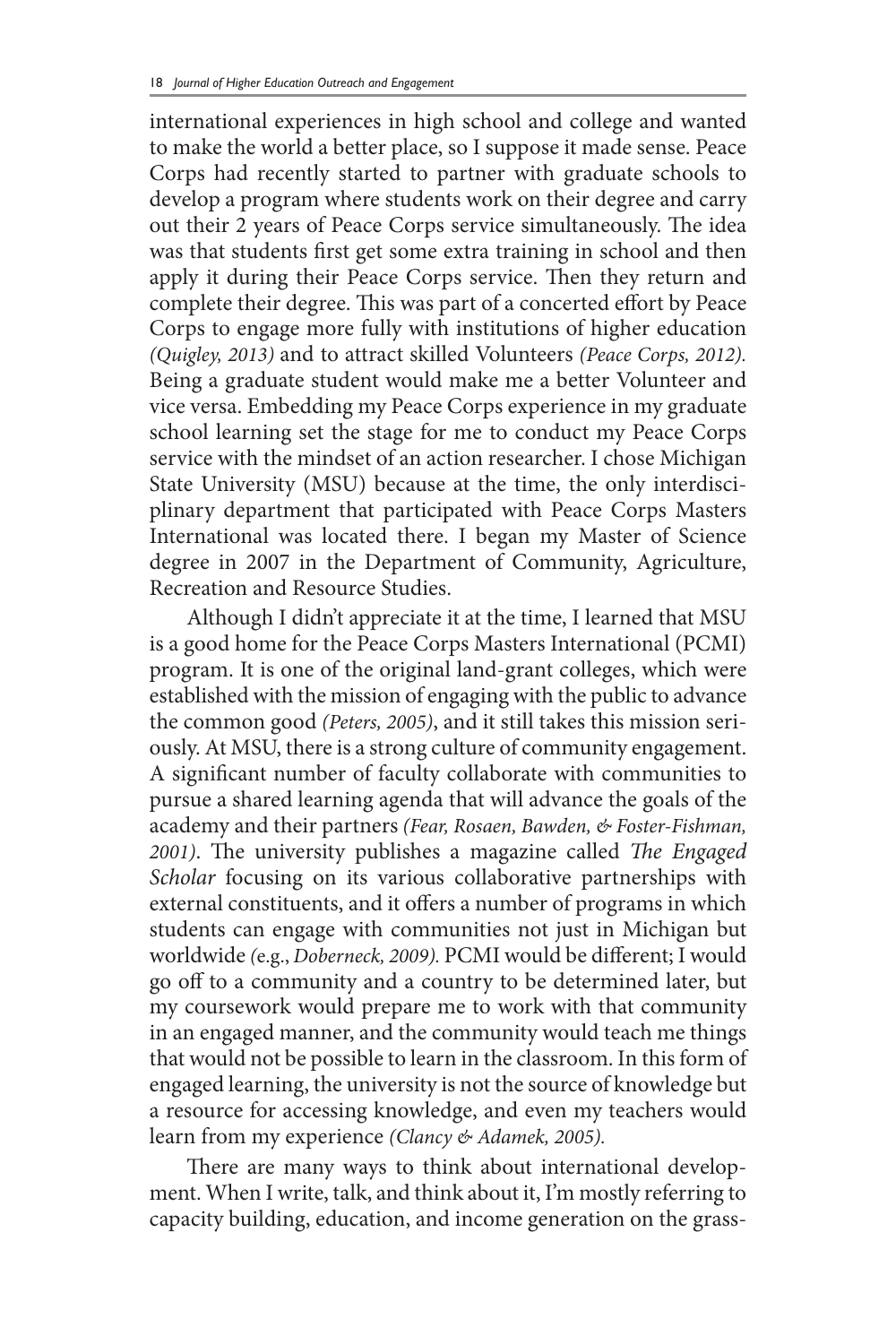roots level. Once I started classes at MSU, I immediately began to see that international development had taken some wrong turns in the past and in many instances perpetuated imperialist tendencies *(Kovats-Bernat, 2002)*. It had been dominated by a top-down approach stemming from the ethnocentric assumption that what worked in economically advanced countries was "good" and should be replicated elsewhere *(Axinn & Axinn, 1997).*

# **Planning and Executing My Research**

As I began to think about my research, I knew that it would be closely intertwined with my service as a Peace Corps Volunteer. I was naturally drawn to the idea of participatory development as a way to link the two. Authors such as Chambers *(1997)* and Brokensha, Warren, and Werner *(1980)* wrote about moving away from the top-down approach and embracing local capacities, knowledge, and ideas. It also appeared, however, that participatory development was riddled with shortcomings. Cooke and Kothari *(2001)* and Cleaver *(2001)* wrote that this methodology actually can end up reinforcing existing power structures that further disempower the marginalized populations. Cooke and Kothari even went so far as to title their book *Participation: The New Tyranny?* I also began learning about feminist epistemology around the same time. Martin's *(1991)* article "The Egg and the Sperm" completely changed the way I thought about knowledge and truth. This article discusses how culture shapes science and how science consequently validates culture-based norms as "truth." I began to question everything that had been handed to me through my formal education. This depressed me as a young, idealistic student and practitioner and made me worry about the possible damage I could do as a Peace Corps Volunteer. However, I was still confident that, with the language training I would receive and the length of time I would be able to spend in a rural community, I would be able to handle it.

In my classes I learned about qualitative and action research. These methodologies represent an alternative paradigm to the hypothesis-testing methodology that dominates much of the social sciences. I gravitated toward these approaches; they felt like an extension of my worldview. I was particularly influenced by scholars such as Lincoln and Guba *(1985)*, who stated that the social world is something interpreted, not something literal, and Haraway *(1988)*, who wrote that knowledge is situated in a time and place. At the same time, I was strongly influenced by strands of the action research literature. Reason and Bradbury *(2008)* maintained that action research responds to practical, significant issues that con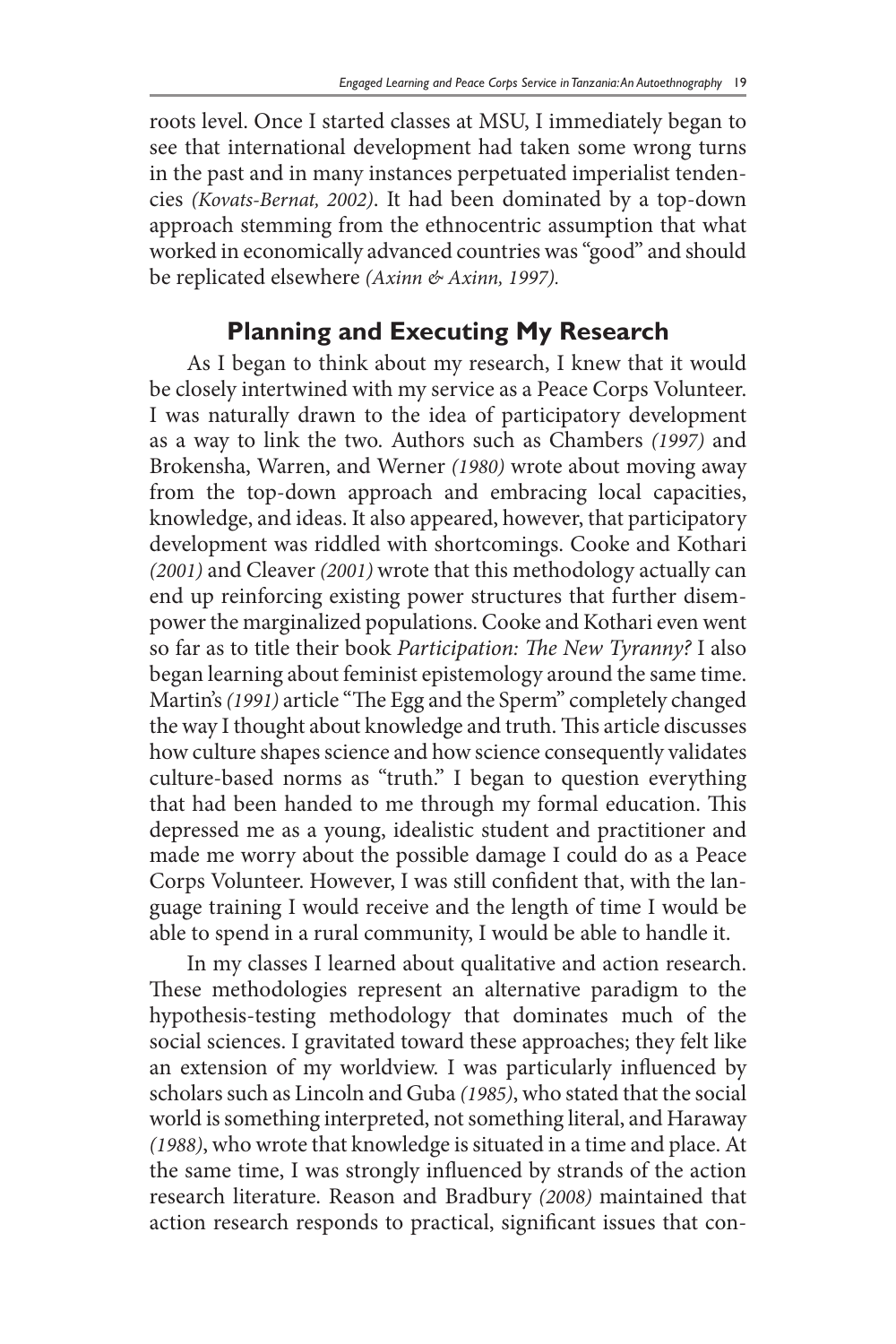cern the "flourishing of human persons and their communities" *(p. 10)*. I wanted my work to draw on many different ways of knowing and to focus on opening new spaces for dialogue and collective action. Consistent with contemporary views of action research, I also wanted my research to be a living, emergent process that could not be predetermined.

I met Dr. Laurie Thorp during my first year in graduate school. After she visited my survey of methods class to present her autoethnographic work, I knew I wanted to do the same kind of research for my master's thesis. Autoethnography is an interpretive form of narrative research. Bochner and Ellis *(2002)* wrote that autoethnography is a form of writing that "make[s] the researcher's own experience a topic of investigation in its own right" *(p. 733).* A writer's vulnerability, personal feelings, and emotions are all ways to illustrate their experiences as well as construct and share knowledge. In this methodology, the researcher is an integral part of the story he or she seeks to tell through self-reflection on the experience. Planning and writing my master's thesis as an autoethnography fostered reflective learning throughout my entire Peace Corps service as well as after it. I benefited from a flexible academic environment that allowed me to avoid the tension between the needs of the action researcher and the norms of traditional academic writing.

Halfway through spring semester, I learned that I had been placed in Tanzania and would be part of the Environmental Education and Sustainable Agriculture in Rural Communities (EESARC) program. From the Peace Corps Volunteer description booklet, I learned that EESARC aims to improve the quality of life of project stakeholders (women, youth, farmers, and community leaders) by increasing their capacity to address priority land degradation problems, pursue sustainable agriculture practices like permaculture, and use renewable natural resources sustainably. As a village-based extension facilitator, my role was to partner with the village communities to help them understand their situation to explore potential solutions.

I left for Tanzania with 48 other Peace Corps Volunteers the summer after my first year of graduate school. After 3 months of language and technical training, I was delivered to the village that would become my home for the next 2 years. Once I had settled into my new home in Tanzania as a Peace Corps Volunteer, I began to study myself and the people I lived with and worked among. I used participant observation, semistructured interviews, and observations and reflections on my work and life during my service. I collected data in the form of retrospective field notes (*Thorp,*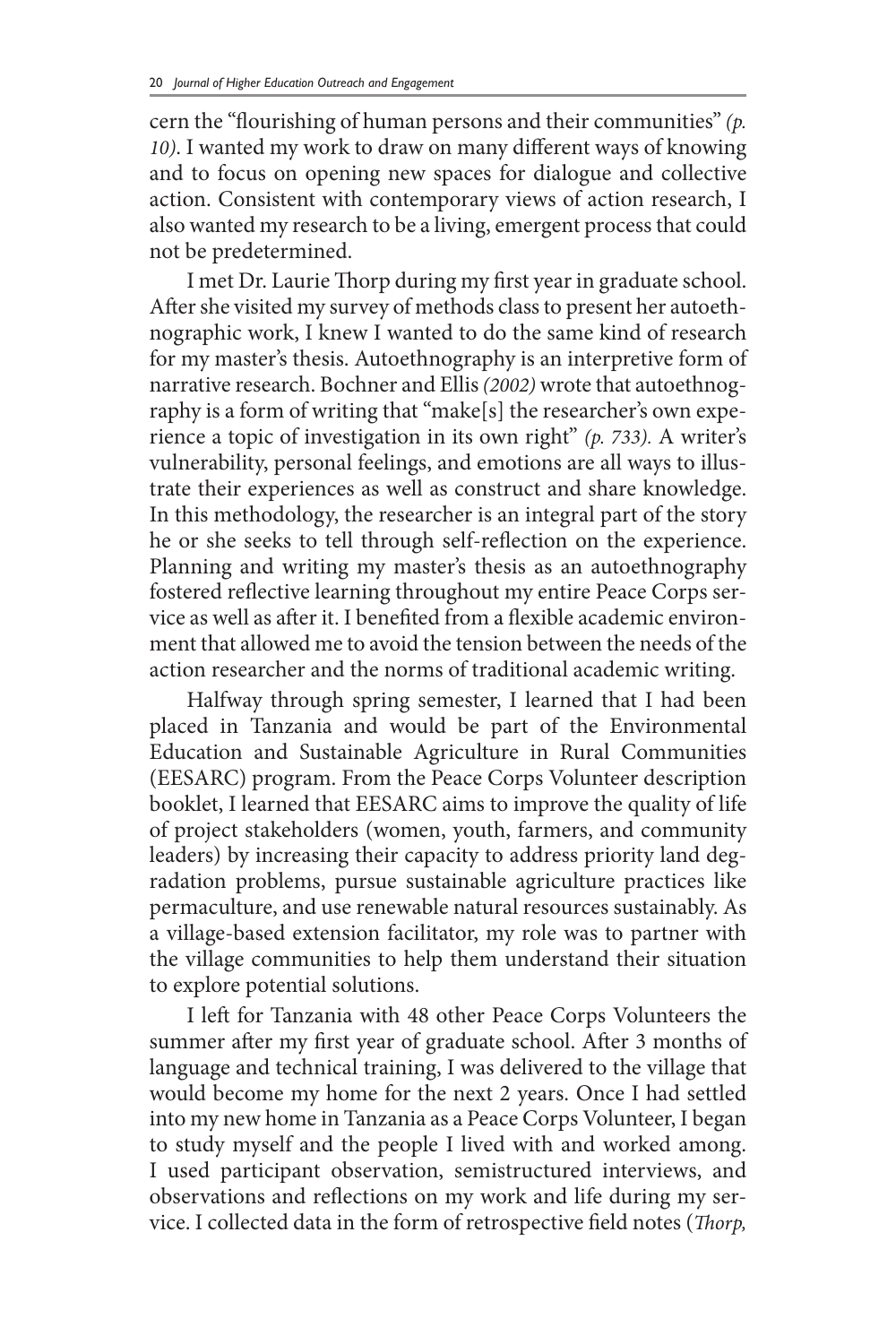*2006*), interview notes, and personal journal entries. Participant observation first helped me become familiar with the social and ecological landscape of my village. It later became a way to monitor and reflect on shared challenges and areas of strength in my work and to critically reflect on myself and my actions. It was a tool I used to do better work as a volunteer, and the data that I gathered became raw material for my master's thesis.

Although I had thought a lot about my research during my first year at MSU, the focus for my thesis emerged only after I arrived in Tanzania and heard the common reflection that Volunteers only start projects that fall apart. Returned Volunteers would say, "I hope you guys don't expect to actually really change anything. You'll learn a lot about yourself, though." I wanted to know if this was true or if we could anticipate some kind of positive change.

My thesis questions emerged over time: How can community development workers create a balance that allows them to be culturally appropriate and effective in their work with all members of the community? As an outsider, how do one's relationships with community members affect the processes and outcomes of projects? Quite simply, I wanted to know how we could make our endeavors succeed and how we could work with those who needed it the most.

About a year and a half into my service, I developed a set of questions related to my work in the EESARC program to guide conversations in the form of semistructured interviews. EESARC goals, as previously mentioned, involve developing capacity through sustainable agriculture education and training to improve quality of life and to enable communities to work through their most pressing issues.

After obtaining approval from the MSU Human Research Protection Program, I interviewed 32 of the villagers I lived with, a mixture of people who were and were not involved in projects I worked on including farmers, teachers, and village leaders. I asked them for their impressions of Peace Corps and what things they understood to characterize the success and failure of programs and projects. I asked for their perspectives on the ways that the relationships Volunteers build with different community members affect their ability to positively influence the lives of the poorest people.

I began the analysis of my data after returning to MSU following my Peace Corps service. I used a narrative methodology to analyze my data: the stories from my interviews, field notes, and memories. Analysis was an ongoing activity that developed and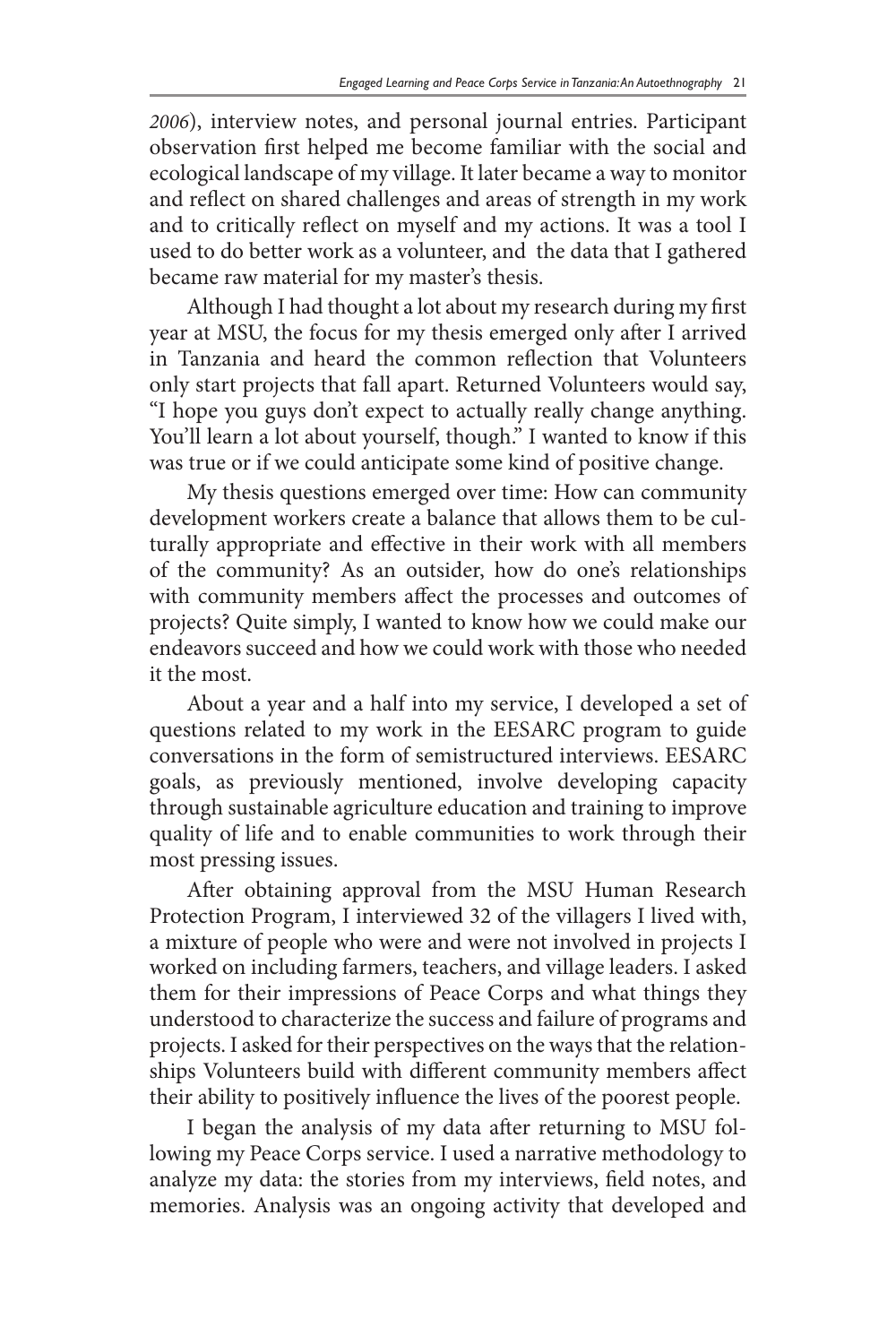crystallized over time. It involved the process of writing, reading, and rereading journals and interview notes, then learning from emergent themes and connecting them to the literature *(Richardson & Adams St. Pierre, 2005)*.

According to Bochner *(2000)*, the process of autoethnographic analysis involves the researcher emotionally recalling events of the past. This emotional recall allows the researcher to look back on specific, memorable episodes and to experience and express them through a type of writing that includes thoughts, events, dialogue, and the physical details of the particular event. This writing, according to Richardson *(2000)*, is a method of inquiry in and of itself. Through self-reflexive writing, the self can be examined within a scholarly framework. As we write, we construct ourselves and at the same time, the way we understand ourselves informs what we write, feel, and interpret and how we construct meaning *(Richardson, 1997, 2000)*. Through our personal, reflective writing we can share with the reader how our understanding emerged as we experienced and reflected upon events that unfolded (*Marshall & Mead, 2005*). Autoethnography facilitates portrayal of the learning process, complete with stumbling blocks, denial, Aha! moments, and minor victories.

Consistent with an action research approach, I had engaged villagers as well as other Peace Corps Volunteers in my inquiry into how to be effective in my community development work, particularly in my efforts to do useful work for the poor and marginalized. This engagement went beyond mere interviews; it was an important part of my work and my life in Tanzania. After returning to the university, I engaged my committee and some of my friends in efforts to turn my voluminous diary entries, field notes, and interview responses into a coherent story. Conversations throughout the year helped me interpret my life in the village. My friends and committee members read numerous drafts of my writing; their feedback helped me find my voice and understand my experience. In this way, I pursued the important process of gaining support from and being challenged by friends and colleagues to help me inquire deeply *(Bjørn & Boulus, 2011).*

One of the things I had to consider in my research was validity. To say that the findings of narrative research are (or must be) valid is to argue that the findings are in fact (or must be) true and certain. Instead, as Richardson *(1997)* suggests, I prefer the term *crystallization*. Just as a crystal combines "symmetry and substance with an infinite variety of shapes" *(p. 92)* and angles, an interpretive researcher combines field notes, observations, reflections,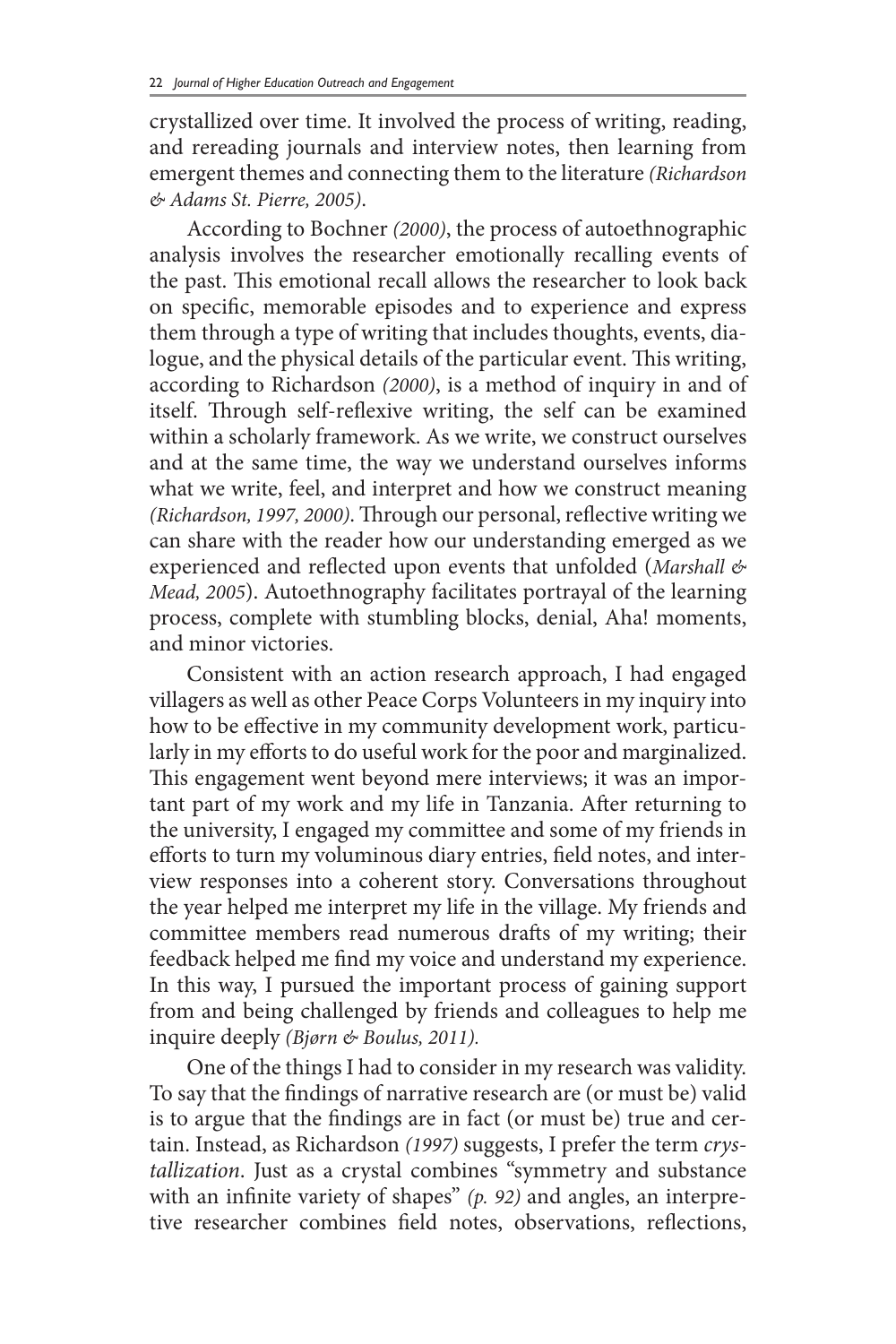and interviews to gain a deeper understanding of a culture and situation. Crystals grow and change over time, as does knowledge. Crystallization provides us with a deeper, more complex, and thoroughly partial understanding of the topic.

I utilized some of the alternative criteria appropriate for judging the merits of alternative paradigm research. In this approach, we are looking for the "goodness" of my entire body of work—my experience as a practitioner and the way I have written and analyzed it. How will you know if what I'm saying is trustworthy and useful? Lather *(1986)* writes of catalytic validity and asks if the research process reenergizes participants in knowing their reality to better transform it. Were participants of the work in which I was involved able to take charge? Did they learn something meaningful? And is the story I am relaying to you catalytic—that is, does it inspire new thoughts or ideas? Has it engaged your thoughts and feelings and thus in some way pulled you in?

Wolcott *(1994)* writes that as researchers, we do not try to convince; we try to understand. What about the people I worked with in my village? Did they gain an understanding about their abilities and knowledge to do, create, and change? With my text, have I demonstrated a grounded understanding and perspective so that you are able to get a sense of my lived experience? Is it so abundant in concrete detail that you can feel and understand the partial truth of the narrative?

Critical subjectivity is one of the criteria I have come to understand as possibly the most important characteristic of autoethnographic research. Autoethnographers use the term *critical subjectivity* as opposed to naive subjectivity (*Carr & Kemmis, 1986*). Critical subjectivity involves self-reflexive attention "to the ground on which one is standing" *(Denzin & Lincoln, 2005, p. 10)*. It means that we accept our subjective experience and understand that it influences how we make meaning but that, if subjectivity is naively exercised and not taken into account, it is open to all sorts of distortions *(Heron & Reason, 1997)* and possibilities for misdoings. Through critical subjectivity, a young practitioner fearful of unknowingly incorporating imperialist tendencies in her work can obtain a more sophisticated awareness of the process she is involved in. To put it quite simply: Was I critical about myself and the work I was doing? Has action been coupled with reflection?

Before the other Volunteers and I had left Washington, D.C., for Tanzania, one of the Peace Corps employees we had worked with stressed to us, "Celebrate your minor victories." We didn't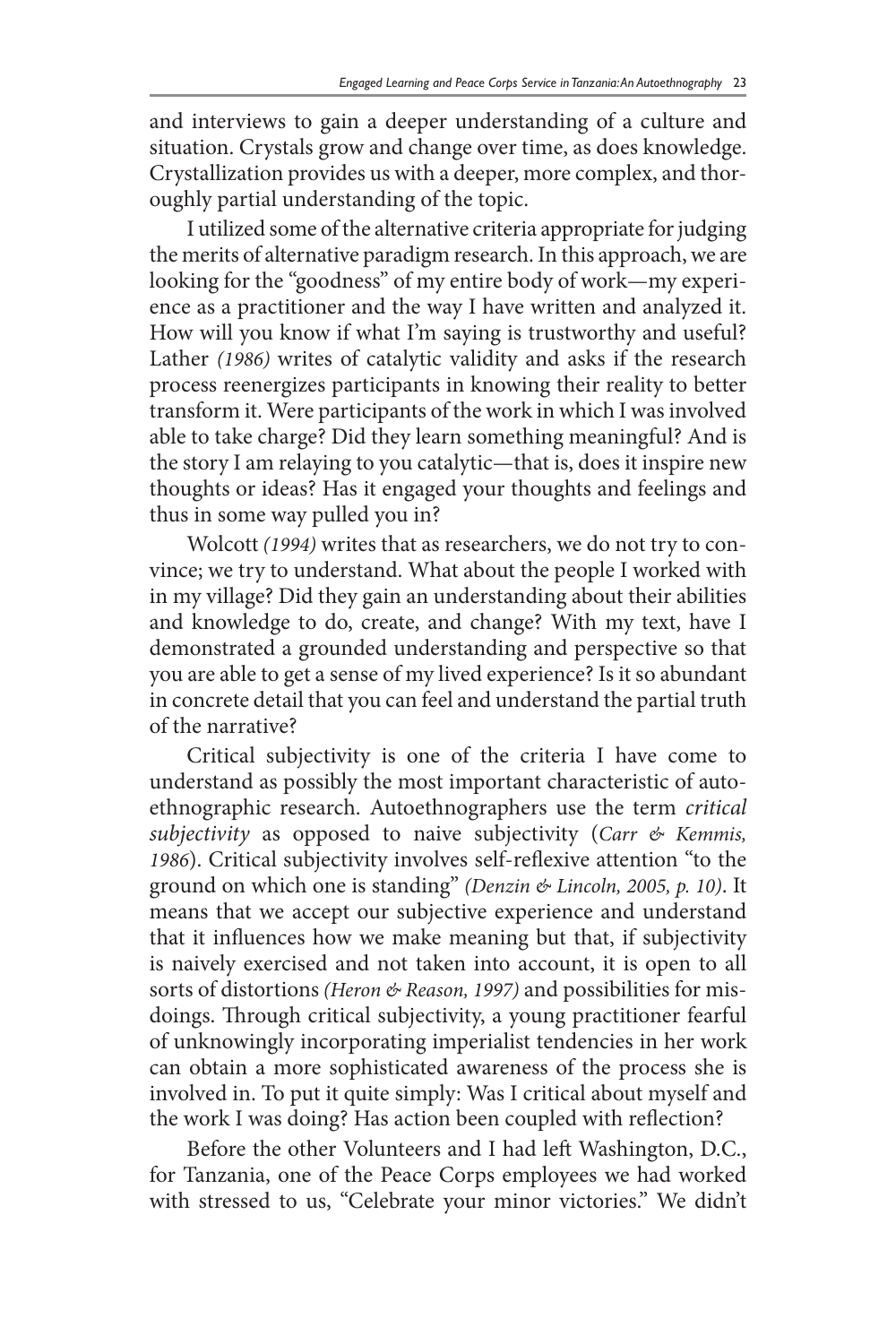realize the importance of this piece of advice until we were in the field. As I read and reread my journals, I found that I had written over and over again the words "minor victory." Here we ask: In the work we did in my village and the work I did with my narrative, were small steps of progress made toward impossible goals? There is a whole world of unconstructed knowledge out there; it is infinite. Have I made useful connections or contributions?

# **My Story**

It was our villages' responsibility to get us to our new homes. My village sent the head teacher from the primary school to pick me up in town. We strapped my belongings to the top of the bus and, after about a 1-hour ride, we were dropped off in what appeared to be the middle of nowhere. Some students came to carry my belongings. They left me with nothing more to carry than my purse and my pineapple-sized puppy. We had a few kilometers to hike. It was on this walk that the head teacher presented me with my first major dilemma.

"Peace Corps puts on this seminar in a few months," he said.

"Yes, it's called In Service Training (IST)," I replied.

He went on, "Volunteers are supposed to take counterparts. Yes, and I always go with the Volunteer, we learn about OVCs (orphans and vulnerable children) and AIDS and how to start permaculture gardens and income generation projects."

"Oh, mmm—yeah," I replied, not knowing what else to say.

Over the next few weeks and months, this man and his family were extremely hospitable to me. In a way, I felt that I didn't know what I would do without them. However, I wanted to get to know other people, so I started getting out more. I began meeting interesting people every day: an elder who was a pretty amazing farmer, planters of trees, makers of remedies, herders of cows, raisers of chickens, keepers of bees, carriers of water. A group of small children paraded behind me everywhere I went, and I referred to them as my gaggle.

I continued to enjoy my friendship with the teacher and appreciated his help. He kept bringing up IST and saying that other villagers couldn't read or write and that they weren't smart enough to go. For several reasons, however, I wanted to bring someone else. Most important was that it would be easier to ignite the participation of the villagers if my counterpart was a villager. Teachers are not considered villagers because of their higher level of education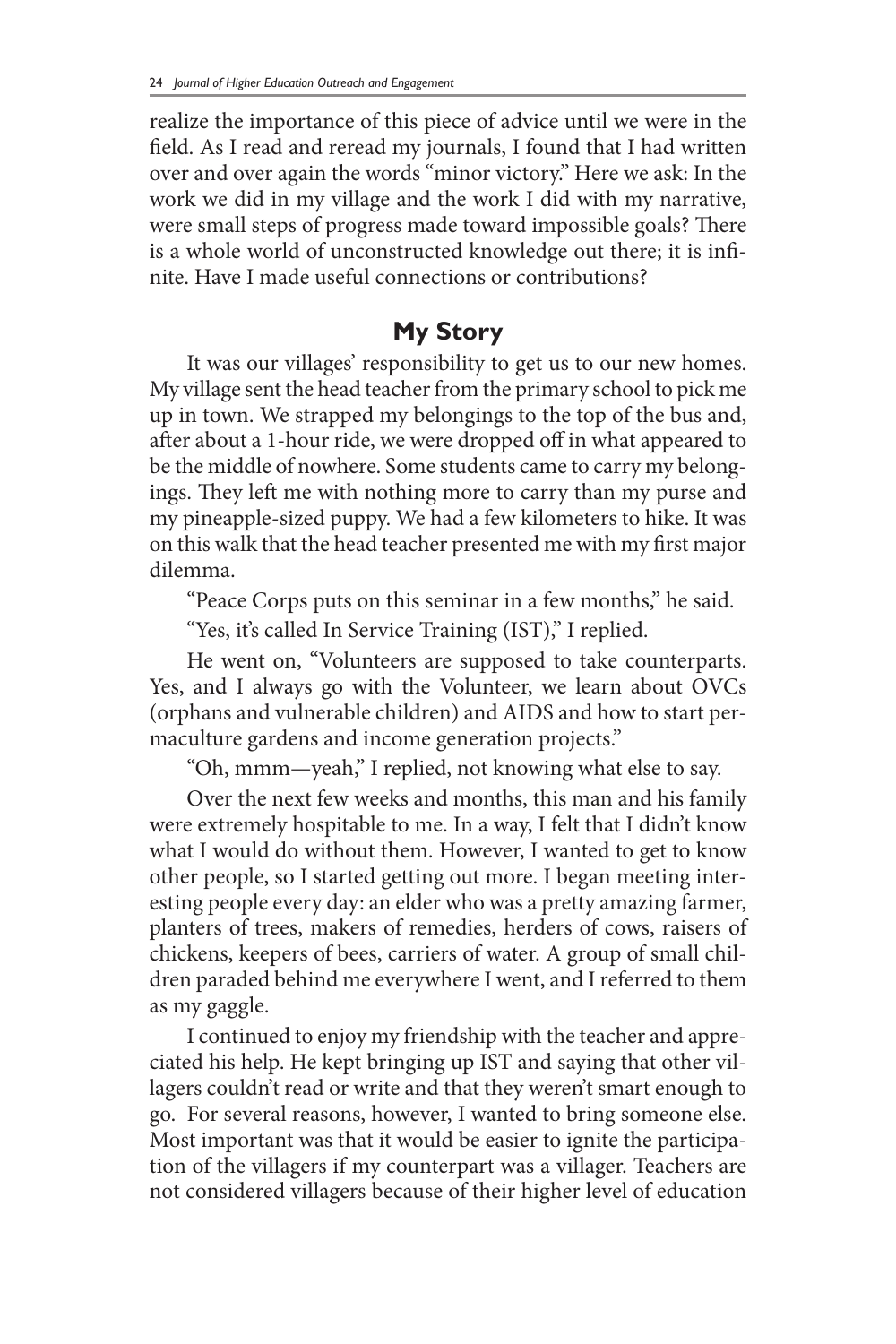and the fact that they are usually from a different village, district, or region.

I remembered learning in the classroom about positionality *(Chambers, 1997; Eversole, 2003; White, 1996)*. It is a term most commonly used in anthropological and ethnographic research but is equally applicable in community development. Positionality is concerned with how the presence of the outsider affects the process being observed, or the process of community development. In this context, the head teacher held a great deal of power and by positioning myself so closely to him, I was making myself less available to those with less power in the community. I also had an inkling that he was more interested in the generous per diem that the Peace Corps gave our counterparts than the actual training. I was already beginning to see the seeds of conflict and that I wouldn't be able to avoid facing some of the challenges related to power that I had read about in classes.

As IST approached I decided to take a farmer named Paulo. I chose him because over my 3 months in the village, I had come to know him as a hard worker and a kind and honest spirit. Everyone seemed not only to know and respect him, but also to feel comfortable with him. He helped me with everything I did.

When we got back, one of the projects we wanted to focus on was the primary school garden. It wasn't easy working at the school and whenever I tried to do garden activities, the students were usually just handed over to me for their 20-minute tea break. This meant that during the one chance they would have all day to run to the river to get a drink of water, they had to work in the garden instead.

Some classes were easier to work with than others, and I particularly enjoyed working with the sixth graders. They worked quickly and competently. While we piled and mixed, they demanded, *tufundishe!*—teach us something! I taught them to put a stick in the middle of our compost pile to help monitor its well being. If it was warm, hot, or steamy it meant the compost was doing its job.

#### *Journal Entry, January 23, 2009*

Last week was an amazing week for one reason—the smiles on the faces of the sixth graders when we pulled our stick out of the compost pile. It was hot—minor victory!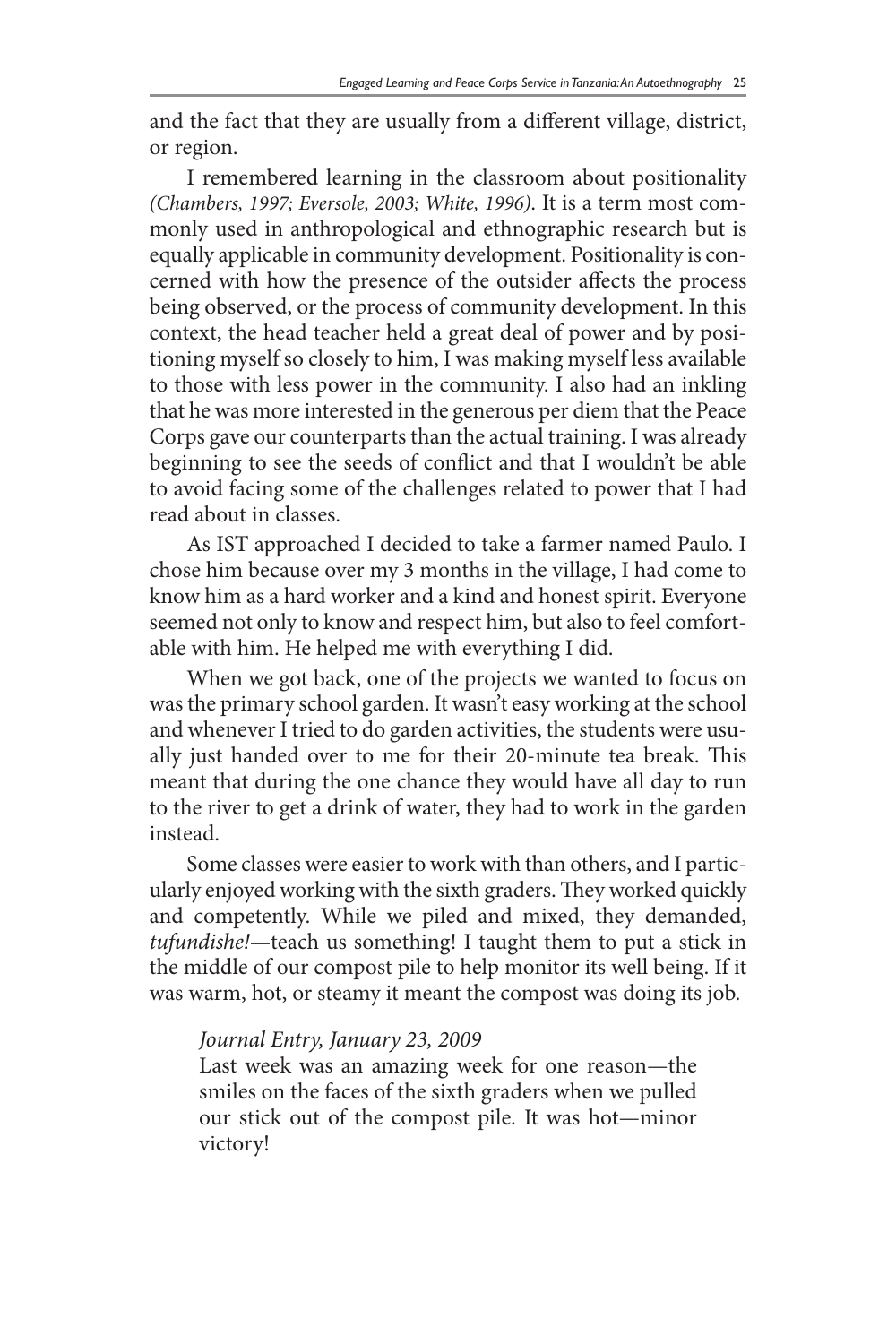

*Figure 1. The sixth graders pulling the stick out of the hot compost pile.*

As Paulo and I worked with the more difficult classes, the teachers just sat apathetically in the office. I found it confusing that none of the teachers were helping me; I had good relationships with them and even visited their houses regularly. Twenty minutes wasn't long enough to do anything, but that was all they would give me. By the end of the week, we had one functioning compost pile and several piles that dried up and cooled down quickly.

Once we hit February, it was finally time to start tilling the soil. We started onion, green pepper, Chinese cabbage, and Swiss chard seedlings and double dug a few garden beds for corn and carrots. The sixth graders, Paulo, and I spent four of our morning hours under the hot sun. During the rainy season, the weather was nice when there was cloud cover, but when the sun came out we baked in its heat, and the boys had sweat dripping off their chins. I felt bad that they would all have to go home and wash their uniforms that night, which meant probably wearing them to school wet the next day. Paulo was a great help. Help isn't the right word; he did most of the work, and I tried not to mess anything up. He was a great teacher. I could tell that the students enjoyed being taught by him and that they respected him but were not afraid of him.

After we were done, the students explained to me that they would like to see the fruits of the labor when harvest time came. I asked what they thought usually happened to the veggies in the garden. "*Walimu wanachukua tu*," they replied—the teachers just take them.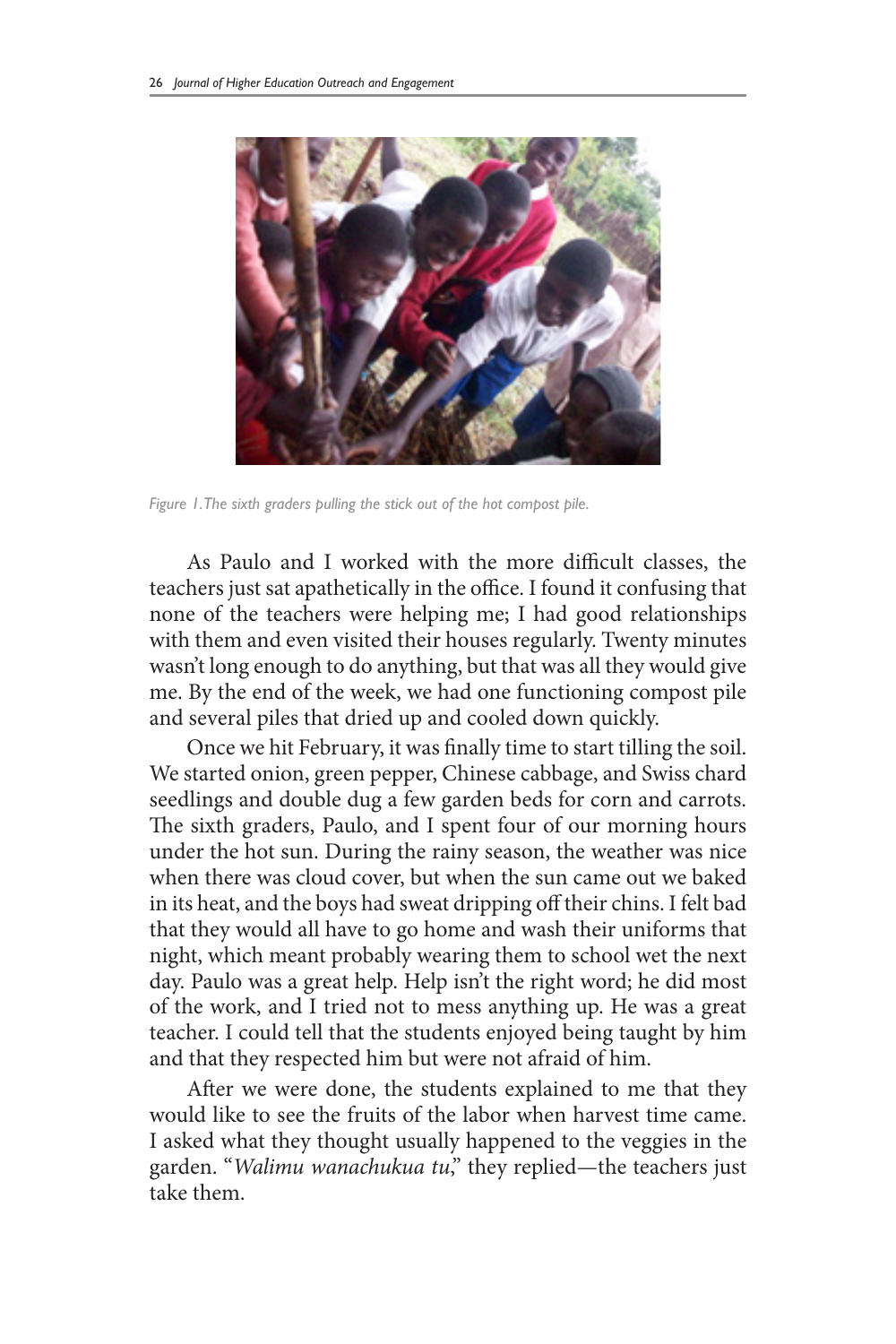When I went to ask the teachers if the students who did the garden work would be able to take some of the vegetables home at harvest time, they just laughed at me. Four months later a different class was ordered to the garden to dig up our carrots. Each teacher took home a healthy bundle that evening.

#### *Journal Entry, July 9th, 2009*

Mama Flavy told me today that when I was ready to do the demo garden at the school in February, the head teacher had said he didn't want me to because Paulo was my counterpart. He sat with all the teachers and explained that I was not to do work at the school.

I wanted to continue working with the students. I wanted more days of smiles and hot compost sticks, so I had to organize them outside school. We planned an all-student compost competition. The students were to build compost piles at their houses. Once complete, they would bring me to their house to show me. This was a useful tool for me as I had yet to find many of the houses in the countryside. As a result, I met parents, and parents asked about compost. I baked cakes as rewards for the students, and they tried something new.

When trying to work with primary school students, I faced a few obstacles because of the poor relationship I had developed with the head teacher. The garden is one example, but there were many others. For instance, a chicken project at the school was highly contested. The teachers involved in the project and I ultimately rebelled and planned meetings with the animal extension people in the head teacher's absence.

As a Peace Corps Volunteer I had been told not to do these things; in fact, in training we were given a manual called *Culture Matters (Peace Corps, 1997)* that said that within the Peace Corps framework, Volunteers are expected to work in collaboration with key stakeholders like figures of authority and people in power. In our training we were told that this is because it is culturally appropriate for guests to work in cooperation with higher-up members of the social hierarchy.

As a human being, however, I didn't want to see any more grant money lost from a project that was created for the orphans and vulnerable children of our village. I also didn't want to see the chickens in our chicken project continue to be neglected. I had gained a clear understanding of the criticisms by Cooke and Kothari *(2001)*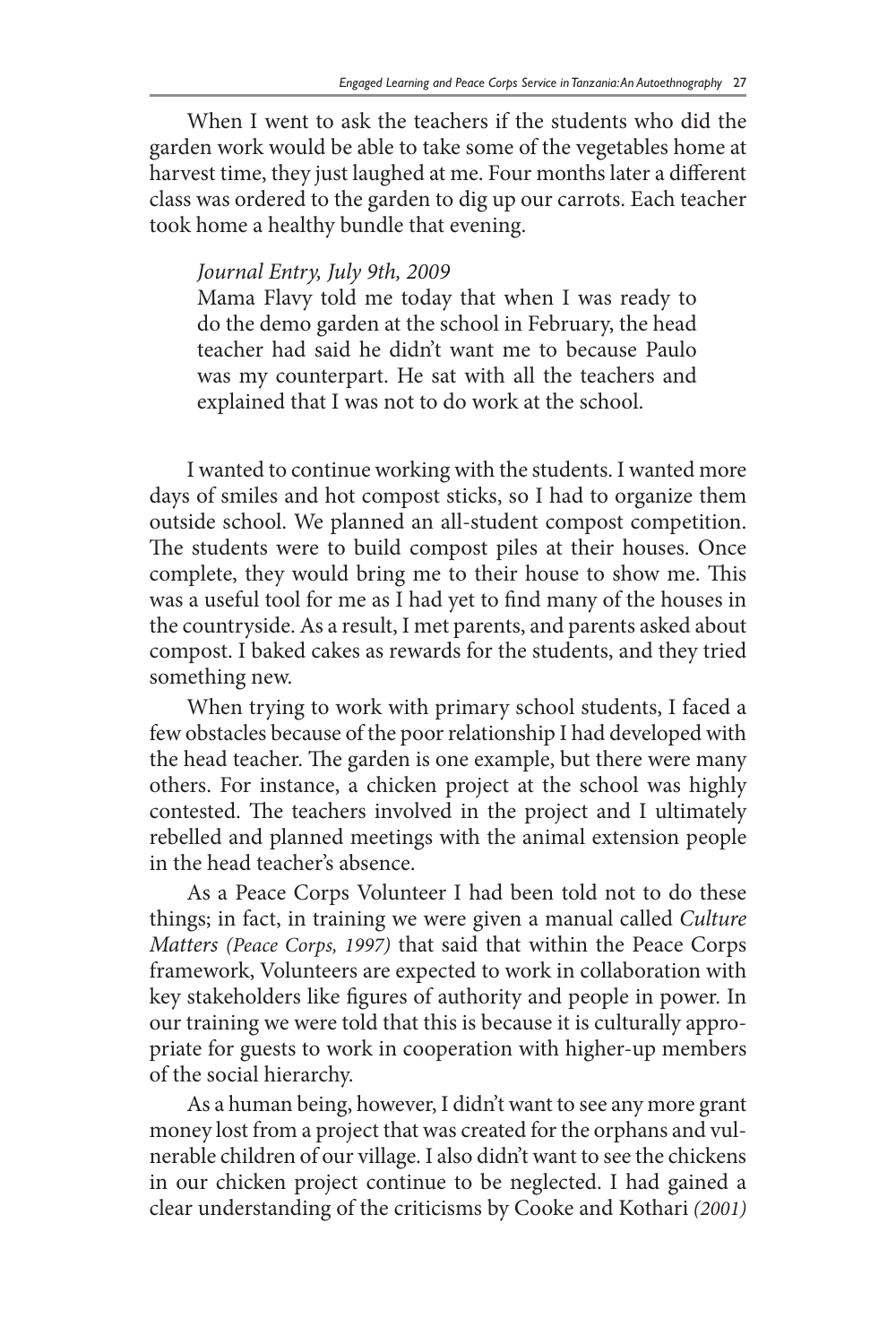and Cleaver *(2001)* that incautious participatory development can reinforce power structures and further disempower the poor, and I wanted no part of it.

Eventually I cut ties with the head teacher's household completely. This was very difficult, but it resulted in more positive and personal relationships with the students outside school. On the weekends we would have lock-ins at my house during which the girls would sew menstrual pads and ask me questions about their health. Some even confided in me about the sexual relationships teachers forced on them. These lock-ins were a minor victory for two reasons. One, because the students opened up to me, the crazy White girl who slept with her dog and two, because although these 12-year-old girls acknowledged the prevalence of rape in their culture, they were critical of it and thought it was wrong. From my perspective, given the cultural context, they were thinking radical thoughts. So, minor victory. But what kind of victory leaves you helpless and heartbroken?

Breaking off the relationship with the head teacher also resulted in closer relationships with the more marginalized populations in my village. Based on the literature I had read in classes, I had guessed this would happen. Community members told me that many of the poor feel shame, embarrassment, and fear at the prospect of attending villagewide events. It's therefore easy to see why so many people I interviewed emphasized how important it was to break this relationship if I wanted to gain the trust of the poor.

When the next Peace Corps conference came, I took the woman who eventually became my best friend. Mama Anna was the mother of one of the children in my gaggle. The first day we opened up to each other, she showed me scars her husband had given her. This put my life into perspective, as I had told her how I missed my boyfriend. She was one of the strongest women I had ever met. After the workshop, the head teacher's wife began spreading rumors that Mama Anna was giving me drugs. We were annoyed but kept moving forward with our minor victories.

Through Mama Anna, I felt I'd become exposed to a whole other world. She wasn't the worst off in the village, but she faced the same daily hardships as everyone else. She was well intentioned and well connected, and she was a regular villager whom others trusted. If they didn't feel comfortable coming to me, they would go to her first. They came to know us as a package deal. I even started sleeping at her house since her husband was usually with one of his other wives. Eventually, by essentially living with her, I gained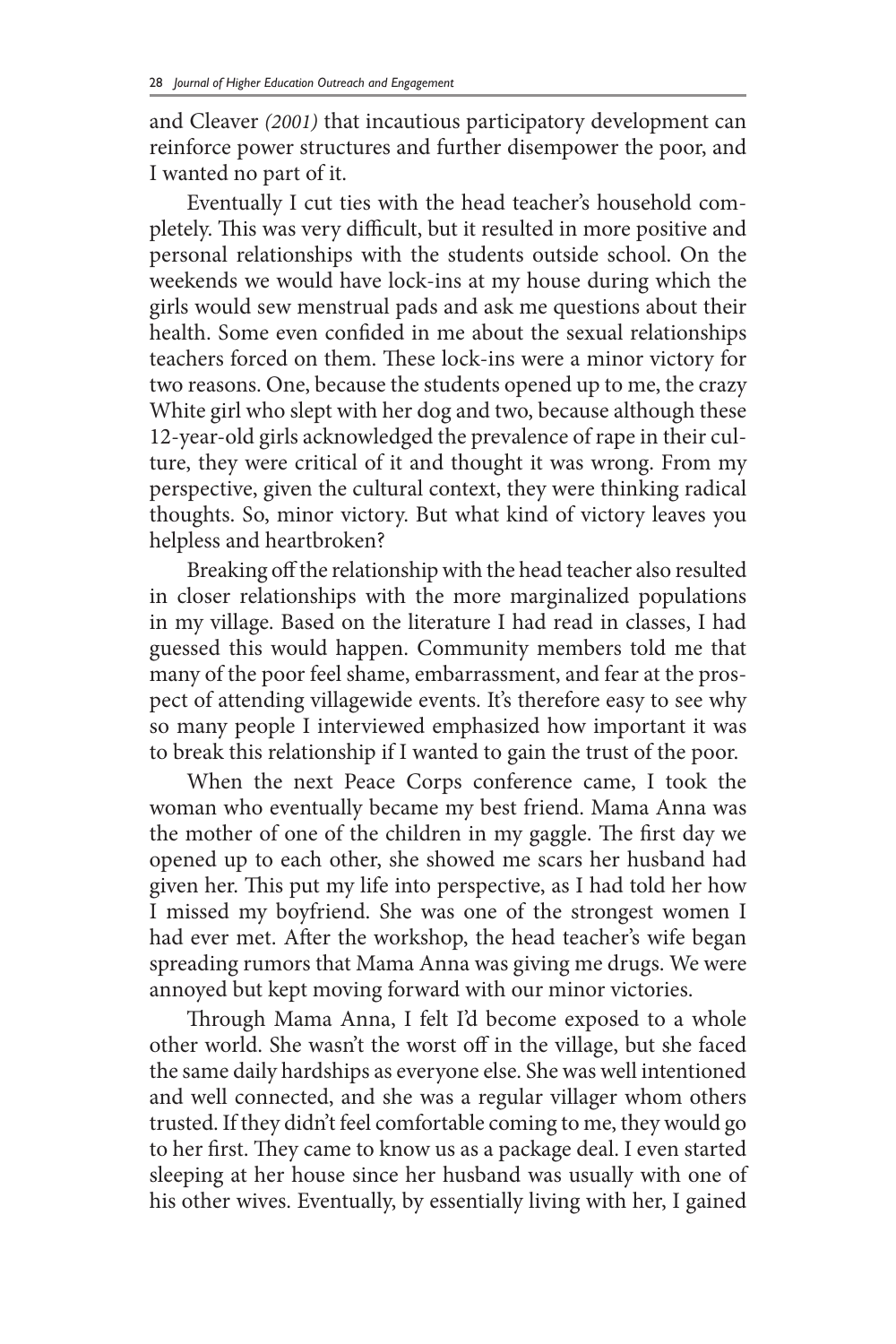a raw understanding of the mundane cruelty of the unprivileged life. Through this new lens, I questioned everything. "*Mipango wa mungu*" (It's God's plans) was the response to everything from Mama Anna's husband testing positive for HIV to her 13-year-old cousin getting pregnant, and it made me wonder what I was doing there and how I could help. My relationship with Mama Anna gave me so much insight. To deromanticize the beauty of my new friendship, I could say this was what participatory researchers and ethnographers call building rapport and gaining trust.

When I asked one interviewee how Volunteers could better work with the poor, her response was a description of how an NGO came in and did a garden project 10 years prior. Interested villagers were divided into groups depending on their socioeconomic status. The interviewee said this worked well for them because "*Tulijusikia huru*" (We felt free). I found this interesting because of the several groups I worked with, the two that showed the most perseverance and willingness to change and experiment were a women's group consisting of some of the wealthiest women I knew and a group of people living with HIV/AIDS.

I spent 3 days a week with the group of people living with HIV/ AIDS dying fabrics to make batik. The group actually started as a mixture of people from different backgrounds. We thought it would be helpful to have people of different abilities as the art requires a basic understanding of multiplication for measuring the fabrics and mixing the chemicals, and it requires the physical strength to haul massive amounts of water. We also wanted to create a group of people from different backgrounds and realities to reduce stigma and promote inclusion.

This plan ended up not working so well. There were a few prominent figures in the group who seemed to make others feel insignificant. Many of the group members approached me to suggest we move the location, saying, "*Tupo chini ya mtu moja*" (We're all below one person). All the group's supplies were kept in a room at one person's house, and the other group members were not allowed in. There was also distrust, and some thought others were stealing.

*Journal Entry, August 17, 2010* Had a very fruitful, tense, loud, uncomfortable and long batik meeting yesterday. We need to revamp things.

After that meeting, because of honest words that were said, the more educated and well-off members of the group began to fade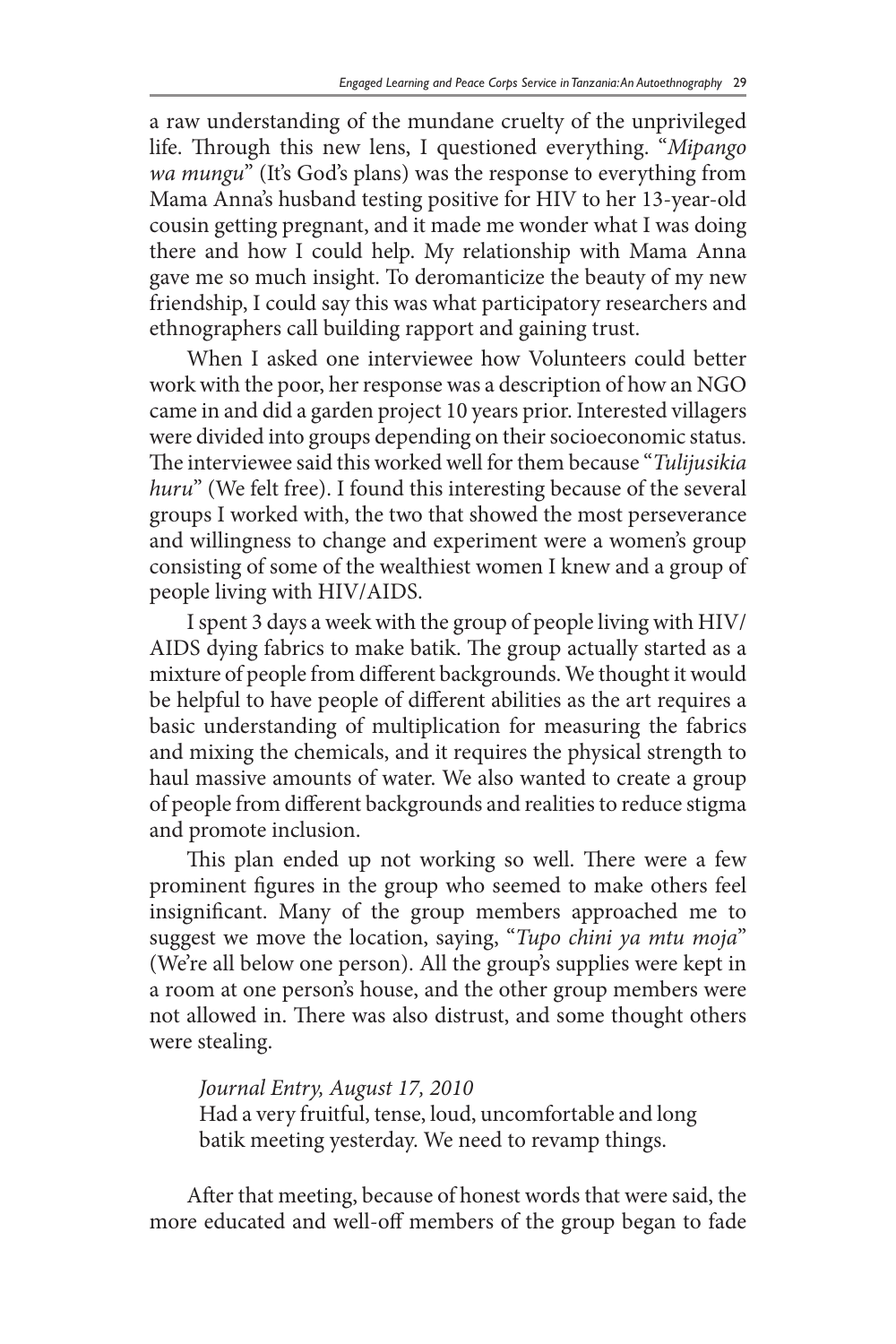away. In a socioeconomic sense, the group became more homogeneous than it had been because only the poor remained. The literature discusses this (e.g., *Fernandez, 1999*), and practitioner manuals suggest it—split groups up, women with women, poor with poor, ill with ill—but nothing addresses how to identify these groups. For an outsider, I truly think it's impossible to know. Eventually I came to understand that groups must self-identify. Over time, this is what happened naturally, even accidentally. Formerly quiet group members began to bring their ideas forward, because "*Tulijisikia huru*"—They felt free. Suddenly they were doing work creatively and independently.

The batik group had been having problems with the budget. We were making a kind of batik that required wax, a lot of chemicals, and math skills. A few members had heard of another method. We didn't know exactly how to do it, but we tried it out. And then we tried it again and again in different ways. Eventually it ended up looking great. At that point, the project was being run and managed entirely on the ideas of the group members.

#### *Journal Entry, March 27, 2010*

Today two bibis (grandmothers) taught me how to make their new style of batiks. It was especially great since the bibis used to just man the fire and do sidelines work. Now they're making stuff, they are the experts!



*Figure 2. Bibis admiring their batik work.*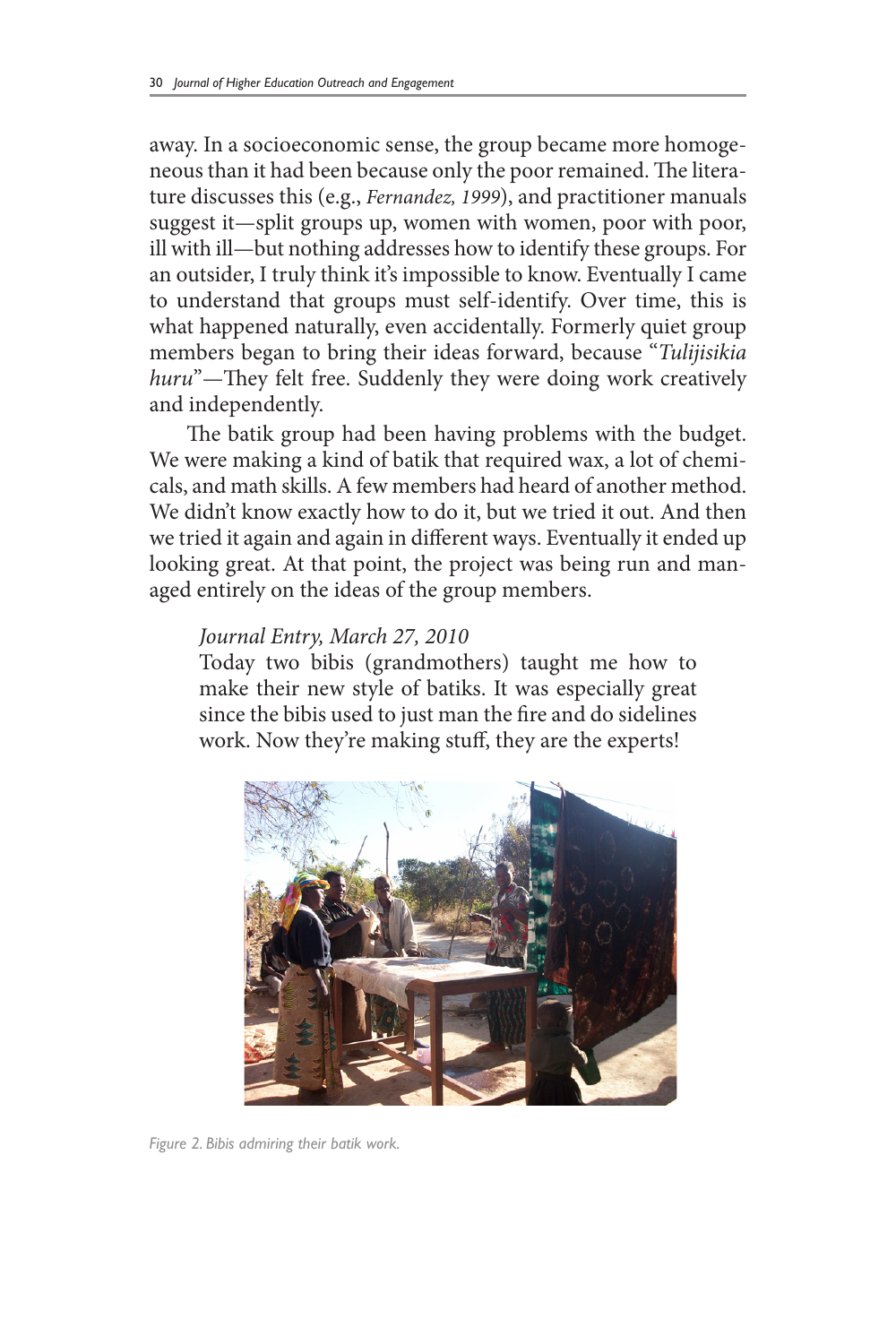With their profit they opened a bank account. In December 2010, after I had completed my service and returned to Michigan, I received a letter from one of them saying the group had recently taken out a loan.

What of the other group—the well-off women? I remember asking one of the members why they didn't fight and steal from each other like other groups I worked with (groups I haven't been able to expand on in this essay). Her response was simple: "*Tuna UPENDO*" (We have love).

At first I thought this was just an easy answer, a way to brush me off and not think critically, but as I continued to reflect on my experience once I returned home, I began to understand more the importance of love in community development. Freire *(1984)*, for example, wrote:

Because love is an act of courage, not of fear, love is commitment to others. And this commitment, because it is loving, is dialogical. As an act of bravery, love cannot be sentimental; as an act of freedom, it must not serve as a pretext for manipulation. It must generate other acts of freedom; otherwise, it is not love. *(p. 90)*

And I believe this to be true.

The centrality of love is also prevalent in strands of the action research literature, including human inquiry (*Reason, 1994*). Greenwood and Levin *(2007)* described the primary agenda of human inquiry as being to develop an

approach to living based on experience and engagement, on love and respect for the integrity of persons; and on the willingness to rise above presuppositions, to look and to look again, to risk security in search for understanding and action that open possibilities for creative living. *(p. 211)*

Before I left Tanzania, I was asked to write up some pieces of advice for the incoming Volunteers. I wrote: "Love your village first and work will come more naturally later." Somewhere along the way, amid the corruption, the rape, the domestic violence, and the lies, I fell head over heels for some of the rich and most of the poor, and for the sixth graders, and for Mama Anna and Paulo—and for the gaggle of children that accompanied me through my every motion of every day. We were loving the world and changing it.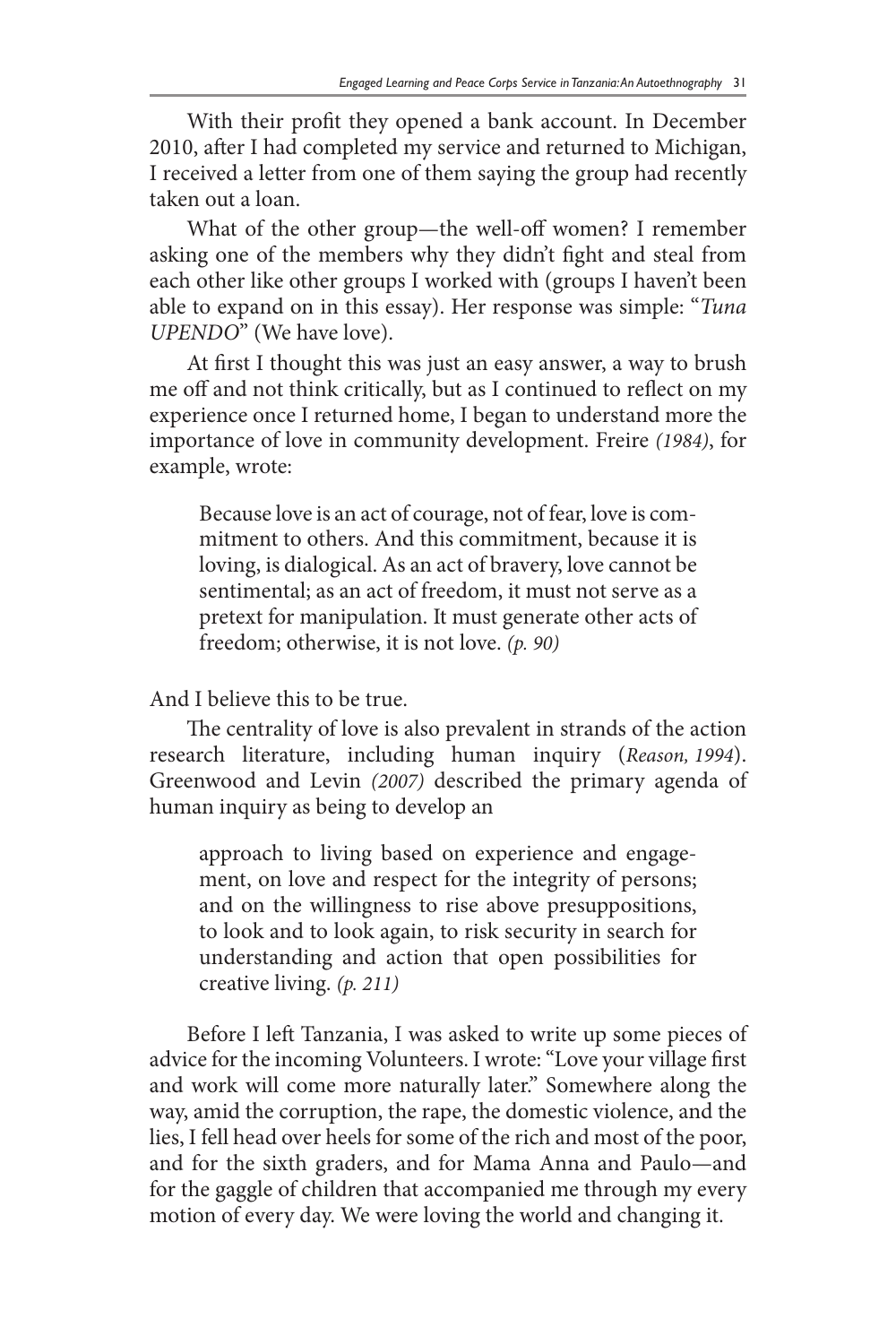# **After the Fact**

It is not history one is faced with, nor biography, but a confusion of histories, a swarm of biographies. There is order in it all of some sort, but it is the order of a squall or a street market: nothing metrical.

It is necessary, then, to be satisfied with swirls, confluxions, and inconstant connections; clouds collecting, clouds dispersing. . . . What we can construct, if we keep notes and survive, are hindsight accounts of the connectedness of things that seem to have happened: pieced-together patternings, after the fact. *(Geertz, 1995, p. 2)*

After Geertz's years of experience as an anthropologist in the field, he informs us that although we cannot draw concrete conclusions, what we can do is offer our stories and understandings about the way things are.

I do not offer my story as an answer to the difficulties one faces in the field. I only claim that some of the work I did was good given the criteria I outlined for myself. Through journaling, reflecting, observing, and asking questions, I learned a lot of useful but not foolproof things. I hope it is apparent that there were plenty of failures. In fact, about six months after I left my village, I received a letter in the mail from one of the batik group members. They wrote that the group was going well, and they had even opened a bank account. Minor victory, right? I thought we had been able to actually make something work. A phone call from Mama Flavy a week before I finished my thesis, however, informed me that the group had begun to fight. One of the members owed the group quite a bit of money and was refusing to pay. Humans are imperfect, and there are always problems when they try to work together in groups. I can at least be comforted in the memories of my conversations and interviews with a few of the group members who had told me that even if the group were to split up, they now had the knowledge, skills, and abilities to continue on their own. As my experience deepened my understanding, it has made me more realistic—a realistic optimist.

I learned a lot about community development from the villagers I lived with. They taught me basic and straightforward things: Work with homogeneous community groups because people will be more free; have the group come first and then the project; don't develop a project for a newly formed group; and consider water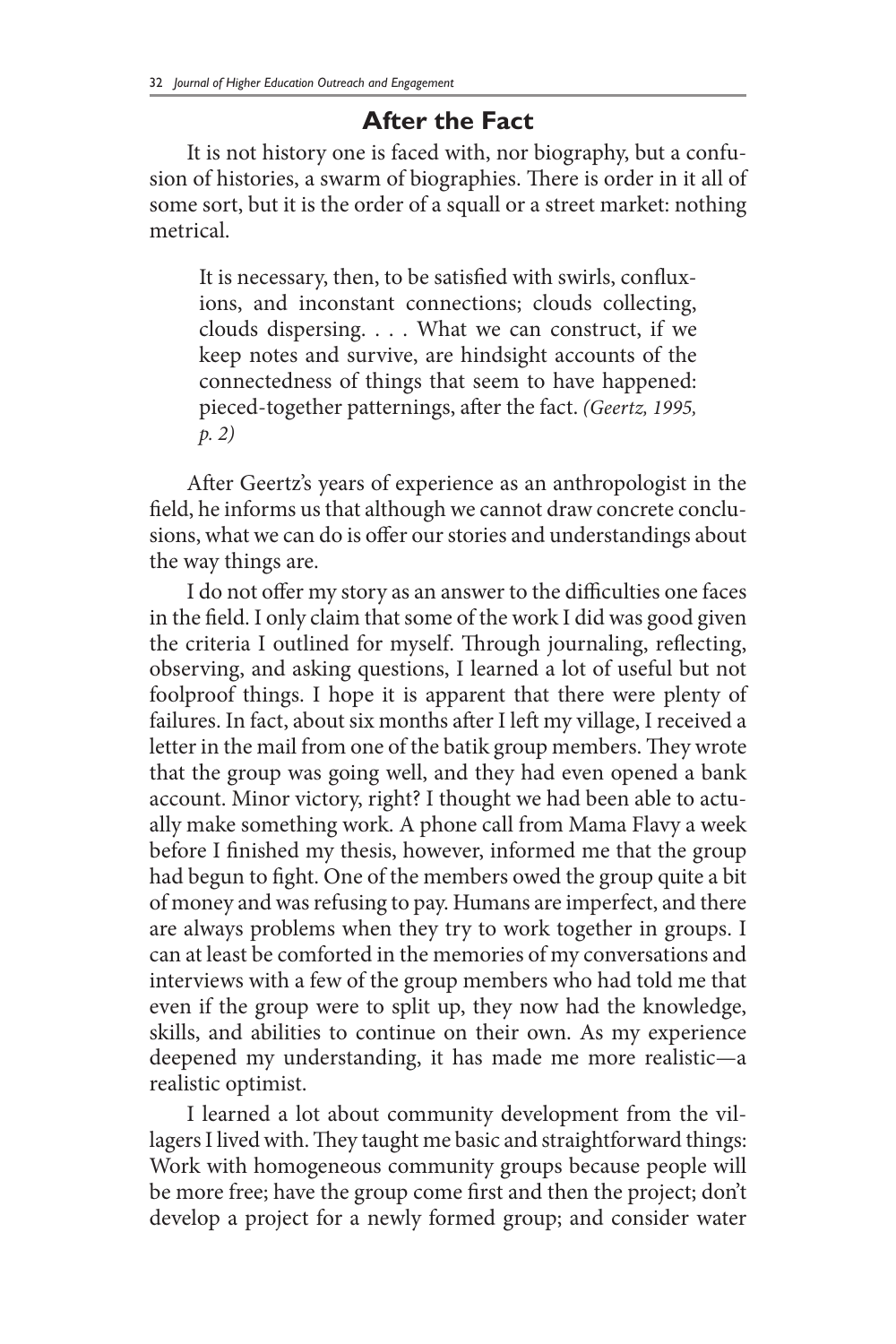before you consider anything else. They taught me more complicated things about life and love, too.

The point is that in theory, what to do is clearly articulated and straightforward but in practice, it's complicated and messy. It requires making hard decisions and sacrifices that have the potential to breed conflict and then accepting the consequences of those decisions. As a Volunteer, I consider myself lucky to have had the mindfulness bred by my coursework to recognize the problems that could come from aligning myself with authority figures in the village and how it could only worsen power inequities. This is what helped me break away from what my Peace Corps material had advised.

If I were to be a Peace Corps Volunteer again, I would offer myself two suggestions. My partial knowledge finds them important and yours may, too.

## **Reflection**

One of the biggest lessons I took away from my experience was the importance of reflection. Reflection played an important role throughout the time I spent in the field as well as the time I spent back at MSU making sense of my experience. Over time as we reflect, we understand more, creating room to grow and change *(Mezirow, 1981; Schön, 1991)*. We need to reflect to become more effective practitioners *(Reason & Bradbury, 2008)*. Reflection is as strategic as it is personal.

Power dynamics are important to consider for practitioners who seek to be effective and reach the marginalized populations. Although power dynamics may never be fully understood by the outsider, understanding one's own positionality can put one on the track to at least a better understanding of the power dynamics.

Constant reflection can foster this process. Reflection and selfawareness enabled me to work through obstacles. It's not possible to know what other things I would have realized with more time and reflection. I hope that I have demonstrated how writing an autoethnography can facilitate reflective learning. It's more than a form of research; it's a process that allowed me to do work more mindfully and meaningfully.

### **Love**

I thought I was "done" with development when I wrote in my journal that I essentially didn't believe in it anymore, that all I believed in was love. I'm glad that I had the opportunity to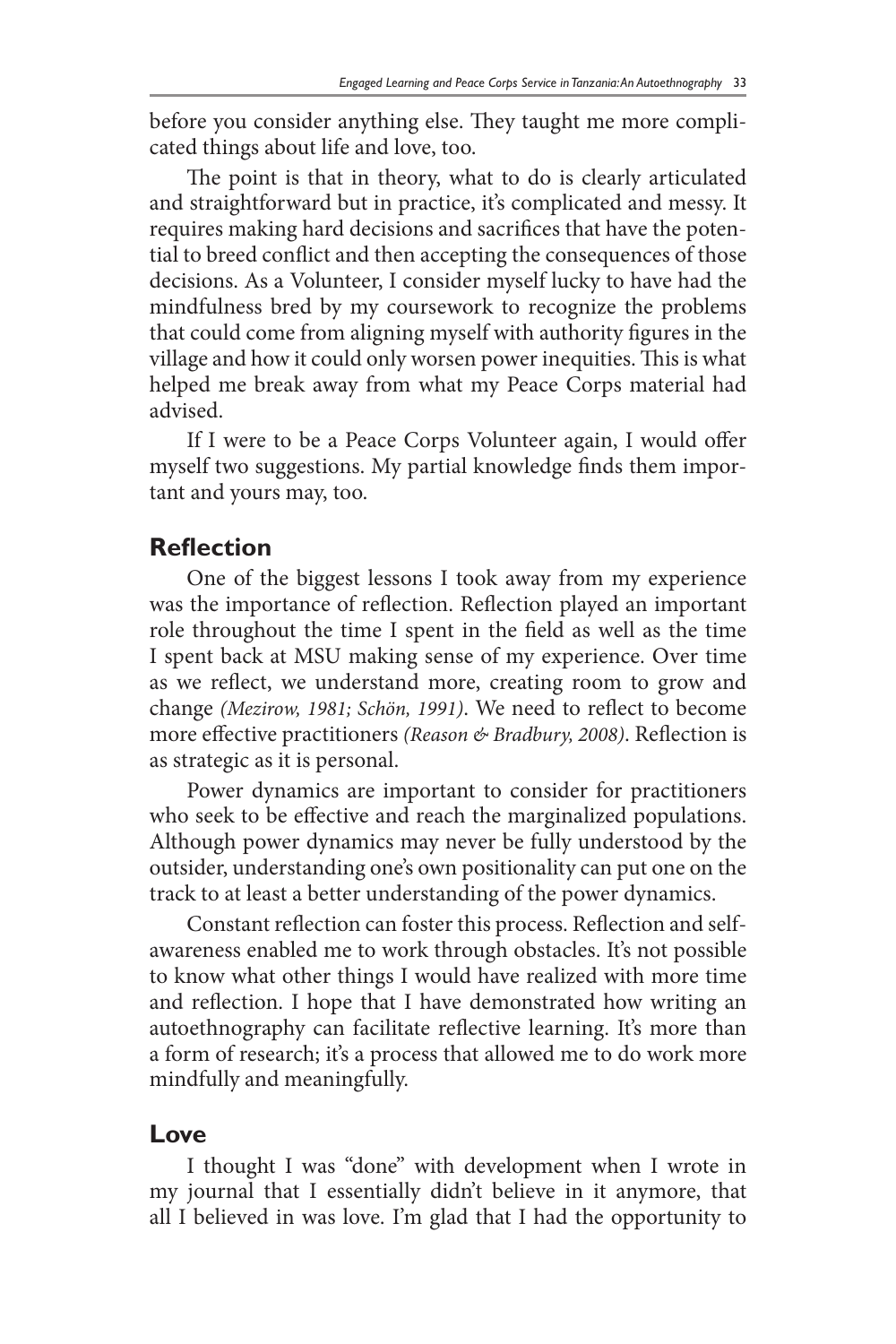come back to school and devote more thought and research to my experience. It was satisfying to find well-known scholars who also thought love was important and an essential aspect of generating positive change. I think the doubt I see in my journals reflects the moments where I used critical subjectivity to work through emotional, intellectual, and practical dilemmas.

I also learned that Volunteers almost always have some sort of lasting impact on their communities. Of course they are not transformational, but they are not meant to be. Empowerment cannot be bestowed upon an individual or group; it is something that must grow from within. Positive change, change that is not oppressive, cannot come in the absence of love. The moral practitioner must be embedded in a politics of love and caring, hope and forgiveness *(Denzin, Lincoln, & Giardina, 2006)*. "Love is a political principle through which we struggle to create mutually life-enhancing opportunities for all people" *(Darder & Miron, 2006, p. 150)*.

The literature and classroom discussions prior to my service did not in themselves make me a good Volunteer. They planted the seeds of mindfulness and gave me the tools to be reflective and creative when challenges arose. Essential to my experience was building close relationships with community members from different populations, shifting agency in their direction regardless of the political implications, taking time to be a part of the community, loving those I worked among, and redefining my understanding of development before joining in and marching on.

#### **Acknowledgments**

**This article would not have been possible without the help of my amazing teachers, family, and friends. I would like to thank my village friends and fellow Peace Corps Volunteers for their enduring spirits and my family for their never-ending support. The write-up was supported in part by the National Science Foundation under award number SES-0924210. The research reported here was approved by Human Research Protection Program at Michigan State University.**

# **References**

- Axinn, G. H., & Axinn, N. W. (1997). *Collaboration in international rural development: A practitioner's handbook*. Thousand Oaks, CA: Sage.
- Bjørn, P., & Boulus, N. (2011). Dissenting in reflective conversations: Critical components of doing action research. *Action Research, 9*(3), 282–302. doi:10.1177/1476750310396949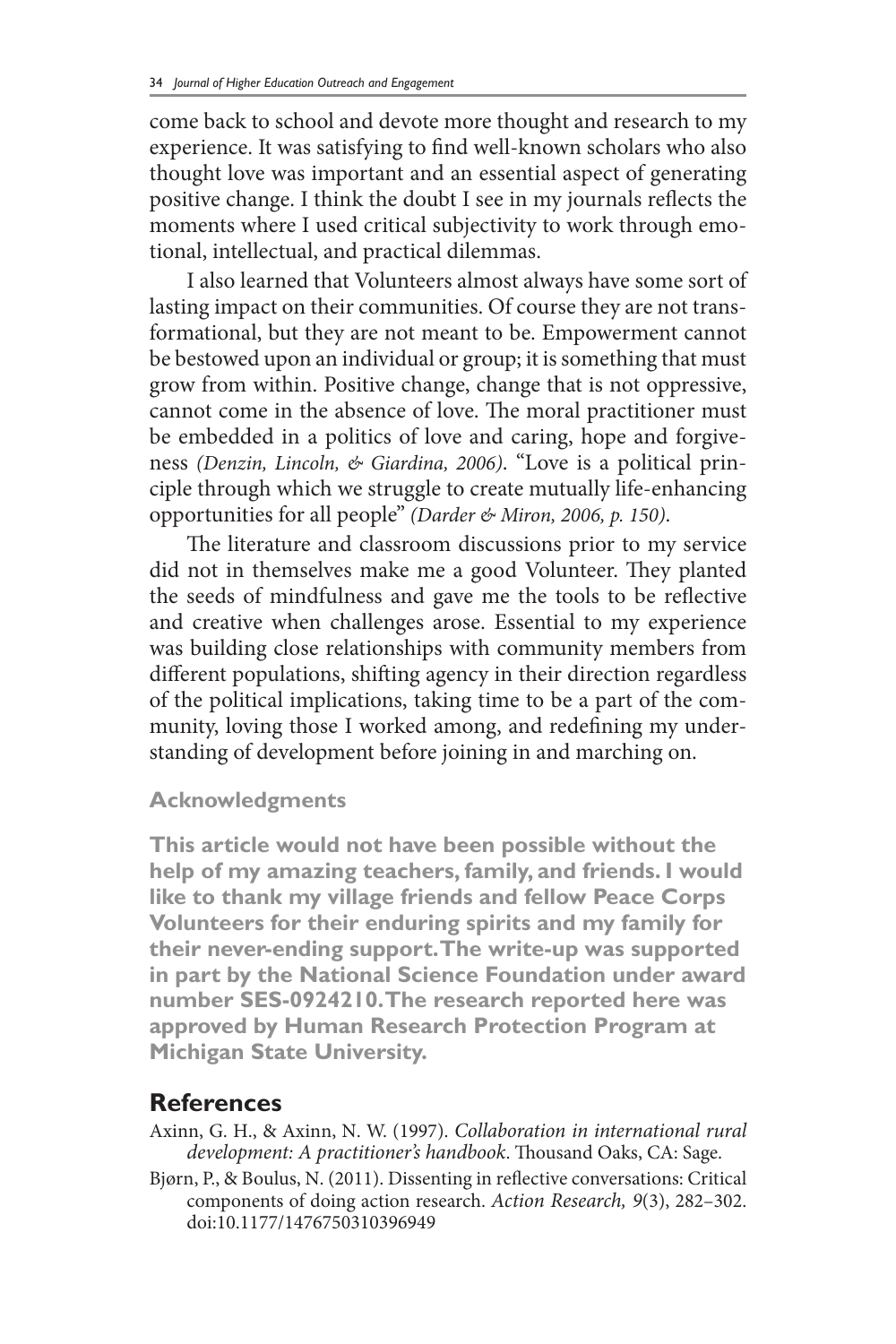- Bochner, A. P. (2000). Criteria against ourselves. *Qualitative Inquiry, 6*(2), 266–272. doi:10.1177/107780040000600209
- Bochner, A. P., & Ellis, C. (Eds.). (2002). *Ethnographically speaking: Autoethnography, literature, and aesthetics* (Vol. 9). Walnut Creek, CA: AltaMira.
- Brokensha, D. W., Warren, D. M., & Werner, O. (1980). *Indigenous knowledge systems and development*. Boston, MA: University Press of America.
- Carr, W., & Kemmis, S. (1986). *Becoming critical: Education, knowledge, and action research.* London, England: Falmer.
- Chambers, R. (1997). *Whose reality counts? Putting the first last.* London, England: Intermediate Technology Publications.
- Clancy, F., & Adamek, M. (2005). Teaching as public scholarship: Tribal perspectives and democracy in the classroom. In S. Peters, N. R. Jordan, M. Adamek, & T. R. Alter (Eds.), *Engaging campus and community: The practice of public scholarship in the state and land-grant university system* (pp. 227–266). Dayton, OH: Kettering Foundation Press.
- Cleaver, F. (2001). Institutions, agency and the limitations of participatory approaches to development. In B. Cook & U. Kothari (Eds.), *Participation: The new tyranny?* (pp. 36–55). New York, NY: Zed Books.
- Cooke, B., & Kothari, U. (Eds.). (2001). *Participation: The new tyranny?* New York, NY: Zed Books.
- Darder, A., & Miron, L. F. (2006). Critical pedagogy in a time of uncertainty: A call to action. In N. K. Denzin & M. D. Giardina (Eds.), *Contesting empire/globalizing dissent: Cultural studies after 9/11* (pp. 136–151). Boulder, CO: Paradigm.
- Denzin, N. K., & Lincoln, Y. S. (2005). *The Sage handbook of qualitative research.* Thousand Oaks, CA: Sage.
- Denzin, N. K., Lincoln, Y. S., & Giardina, M. (2006). Disciplining qualitative research. *International Journal of Qualitative Studies in Education, 19*(6), 769–782. doi:10.1080/09518390600975990
- Doberneck, D. (2009). Community engagement in rural Ireland: A lecturer's perspective. In L. McIlrath, A. Farrell, J. Hughes, S. Lillis, & A. Lyons (Eds.), *Mapping civic engagement within higher education in Ireland.* All Ireland Society for Higher Education and Campus Engage–Network for the Promotion of Civic Engagement in Irish Higher Education. Retrieved November 1, 2012, from http://www.campusengage.ie/resources/mapping\_civic\_engagement.pdf
- Eversole, R. (2003). Managing the pitfalls of participatory development: Some insight from Australia. *World Development, 31*(5), 781–789. doi:10.1016/ S0305-750X(03)00018-4
- Fear, F., Rosaen, C., Bawden, R., & Foster-Fishman, P. (2005). *Coming to critical engagement: An auto-ethnographic exploration.* Lanham, MD: University Press of America.
- Fernandez, A. P. (1999). Equity, local groups and credit: Lessons from MYRADA's work in South India. In F. Hinchcliffe, J. Thompson, J. Pretty, I. Guijt, & P. Shah (Eds.), *Fertile ground: The impacts of participatory watershed management* (pp. 295–308). London, England: IT.
- Freire, P. (1984). *Pedagogy of the oppressed*. New York, NY: Continuum.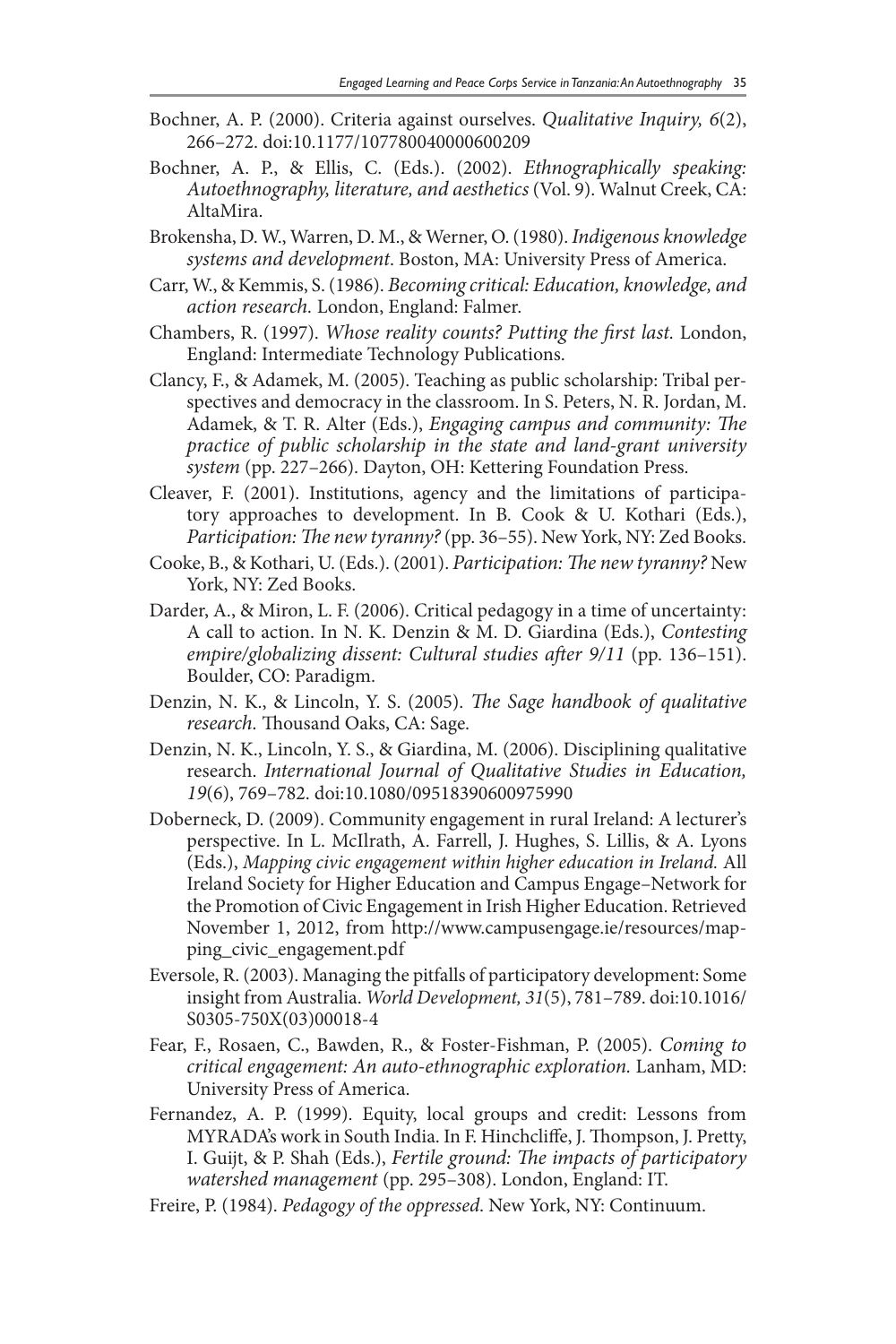- Geertz, C. (1995). *After the fact: Two countries, four decades, one anthropologist.* Cambridge, MA: Harvard University Press.
- Greenwood, D. J., & Levin, M. (2007). *Introduction to action research* (2nd ed.). Thousand Oaks, CA: Sage.
- Haraway, D. (1988). Situated knowledges: The science question in feminism and the privilege of partial perspective. *Feminist Studies, 14*(3), 575–599.
- Heron, J., & Reason, P. (1997). A participatory inquiry paradigm. *Qualitative Inquiry, 3*(3), 274–294. doi:10.1177/107780049700300302
- Kovats-Bernat, J. C. (2002). Negotiating dangerous fields: Pragmatic strategies for fieldwork amid violence and terror. *American Anthropologist, 104*(1), 208–222. doi:10.1525/aa.2002.104.1.208
- Lather, P. (1986). Issues of validity in openly ideological research: Between a rock and a soft place. *Interchange, 17*(4), 63–84.
- Lincoln, Y. S., & Guba, E. G. (1985). *Naturalistic inquiry*. Beverly Hills, CA: Sage.
- Marshall, J., & Mead, G. (2005). Editorial: Self-reflective practice and first-person action research. *Action Research, 3*(3), 235–244. doi:10.1177/1476750305055999
- Martin, E. (1991). The egg and the sperm. *Signs, 16*(3), 485–501. Retrieved from http://www.visibleworld.net/cupajane/articles\_people/martin.pdf
- Mezirow, J. (1981). A critical theory of adult learning and education. *Adult Education Quarterly, 32*(1), 3–24.
- Peace Corps. (1997). *Culture matters: The Peace Corps cross-cultural workbook.* Peace Corps Information Collection and Exchange.
- Peace Corps. (2012). *What the Peace Corps is looking for in a volunteer applicant. Live, learn, and work with a community overseas: Be a volunteer* [Peace Corps catalog] (pp. 11–12). Retrieved November 3, 2013, from http//www.peacecorps.gov
- Peters, S. (2005). Introduction and overview. In S. Peters, N. R. Jordan, M. Adamek, & T. R. Alter (Eds.), *Engaging campus and community: The practice of public scholarship in the state and land-grant university system* (pp. 1–35). Dayton, OH: Kettering Foundation Press.
- Quigley, K. F. F. (2013). The Peace Corps and higher education: Finally the envisioned partnership? *Journal of Higher Education Outreach and Engagement, 17*(2),137–150.
- Reason, P. (1994). *Participation in human inquiry*. Thousand Oaks, CA: Sage.
- Reason, P., & Bradbury, H. (2008). *The Sage handbook of action research: Participative inquiry and practice.* Los Angeles, CA: Sage.
- Richardson, L. (1997). *Fields of play: Constructing an academic life.* New Brunswick, NJ: Rutgers University Press.
- Richardson, L. (2000). Evaluating ethnography. *Qualitative Inquiry, 6*(2), 253–255. doi:10.1177/107780040000600207
- Richardson, L., & Adams St. Pierre, E. (2005). Writing: A method of inquiry. In N. Denzin & Y. Lincoln (Eds.), *Handbook of qualitative research* (3rd ed.; pp. 959–978). Thousand Oaks, CA: Sage.
- Schön, D. A. (1991). *The reflective practitioner.* Aldershot, Royaume-Uni: Arena.